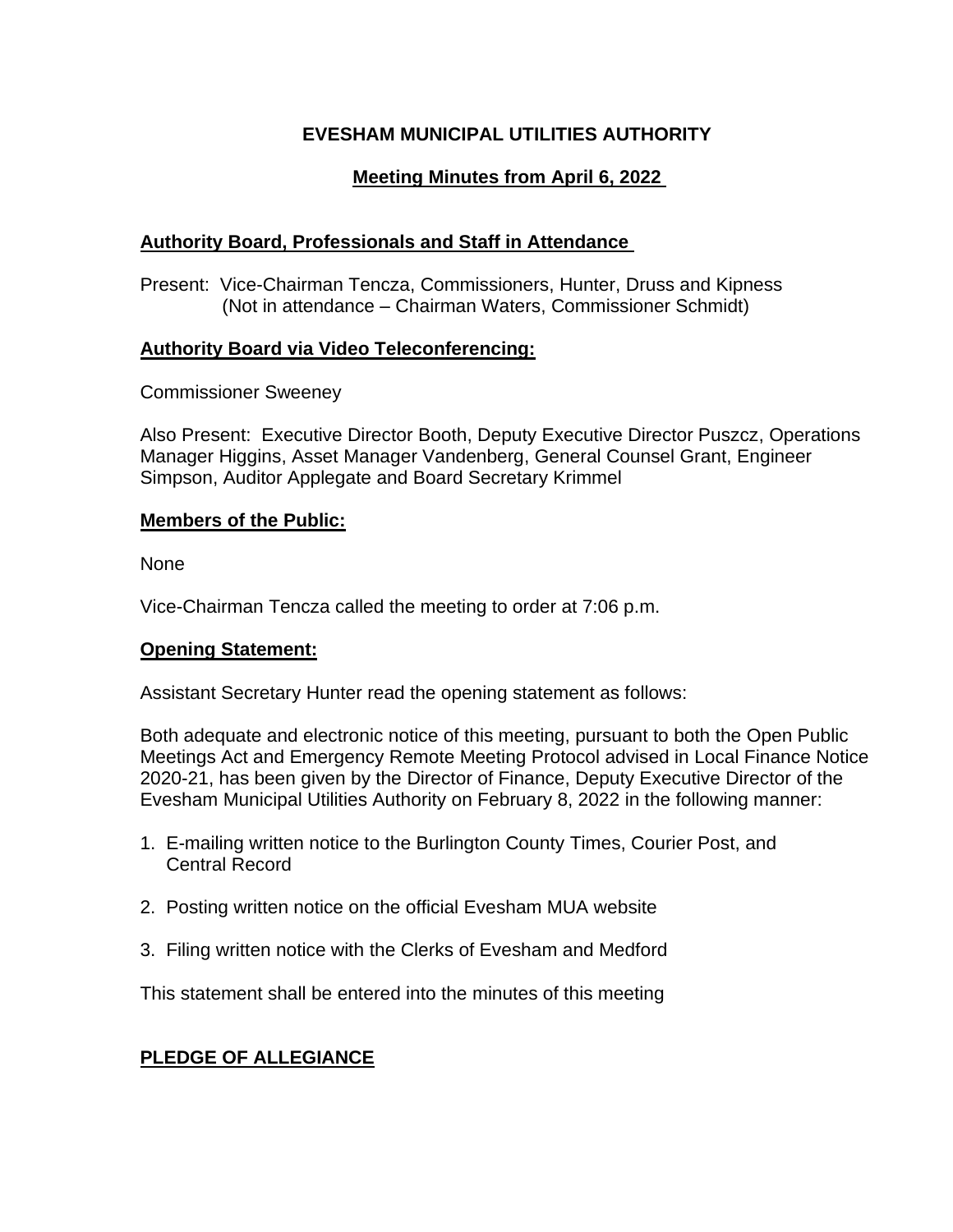# **APPROVAL OF MINUTES**

**March 2, 2022** – On motion by Hunter, seconded by Kipness, it was moved to approve the minutes of March 2, 2022.

RECORDED VOTE: AYE: Kipness, Hunter, Sweeney, Tencza NAY: None ABSTAIN: Druss (Not in attendance)

MOTION CARRIED: 4-0-1

### **PUBLIC COMMENT** (Agenda Items only)

None

### **FINANCIAL**

**Presentation of FY 2021 Financial Audit** – Auditor Applegate from Bowman & Company presented the FY 2021 Audit.

### **Resolution 2022-42: Review and acceptance of FY21 Financial Audit Report**

On motion by Kipness, seconded by Hunter, it was moved to adopt **Resolution #2022- 42** reviewing and accepting the FY21 Financial Audit. Auditor Applegate presented the audit to the Board. Auditor Applegate advised there are no findings in the audit report and credits the staff for accurate accounting records. Auditor Applegate also mentioned that he looked back in his audit records and found that the Authority has had no findings in over the last ten years which is amazing.

RECORDED VOTE: AYE: Kipness, Druss, Hunter, Sweeney, Tencza NAY: None ABSTAIN: None

MOTION CARRIED: 5-0-0

### **Presentation of FY 2023 Water/Sewer Budget**

Deputy Executive Director Puszcz presented the budgetary plan for fiscal year 2023. Deputy Executive Director Puszcz advised the Board that the proposed budget increase is a little over 4 percent. The proposed Capital Budget continues to be a robust plan to address the Authority's infrastructure and technological needs. Major water projects will need to be financed, however; sewer projects can be funded through the General Fund. The current Rate Structure can support all operations, capital improvements and debt service in fiscal year 2023, however; water rates will require a modest increase in preparation for fiscal year 2024. The sewer rates continue to be adequate for the next few years. The proposed water budget increase is 4.81% while the proposed sewer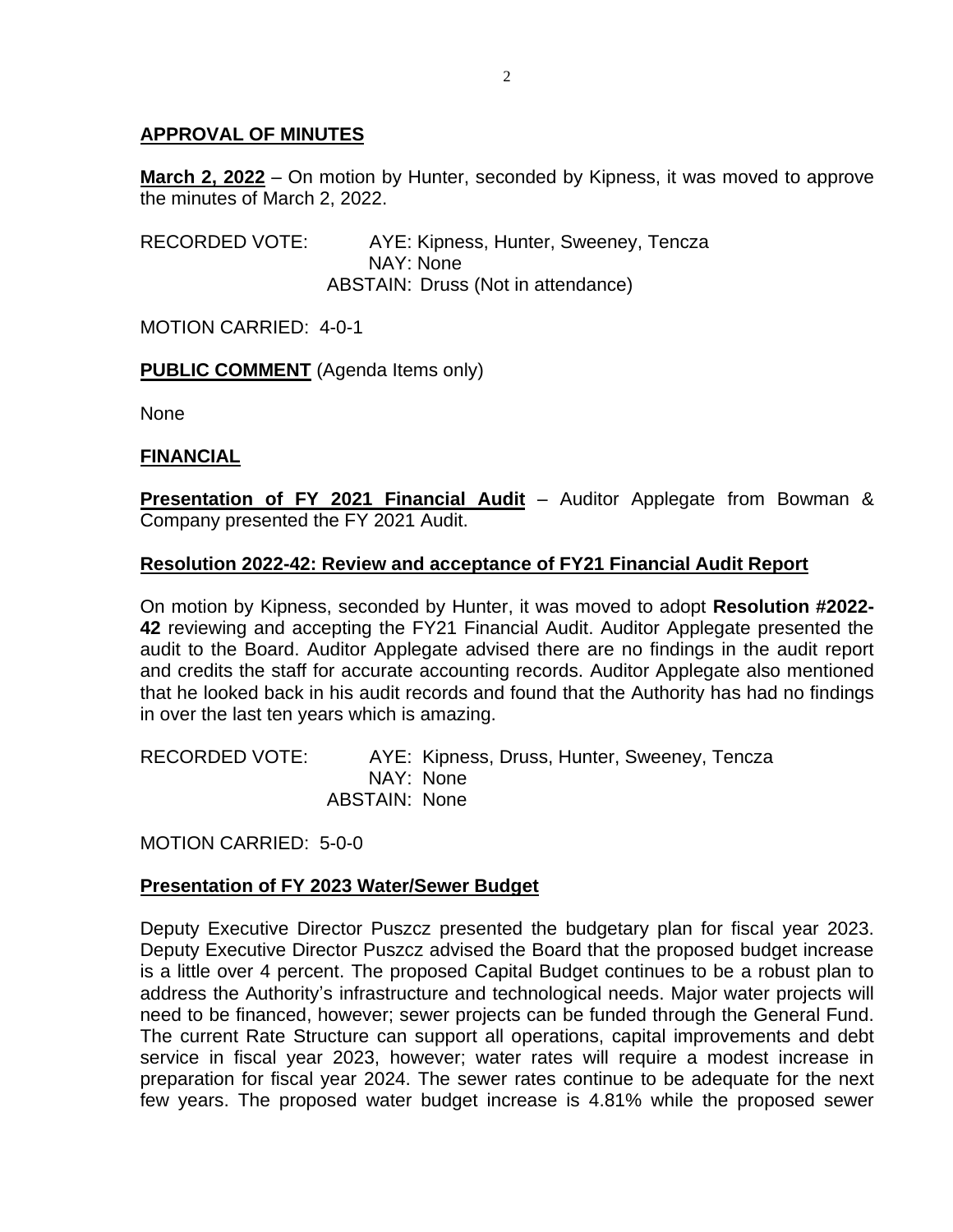budget increase is 3.77%. This year's budget process has been a challenge due to the rising costs which are beyond the Authority's control. Mainly in chemicals, fuel and energy. Despite these increased costs we are still able to keep the proposed budget increase just a little over 4% for both water and sewer combined.

**Resolution 2022-43: Approval of FY 2023 Water/Sewer Budget** – On motion by Kipness, seconded by Druss, it was moved to adopt **Resolution #2022-43** approving the FY 2023 Water/Sewer Budget.

RECORDED VOTE: AYE: Kipness, Druss, Hunter, Sweeney, Tencza NAY: None ABSTAIN: None

MOTION CARRIED: 5-0-0

**Resolution 2022-44: Payment of Bills** – On motion by Hunter, seconded by Druss, it was moved to adopt **Resolution #2022-44** approving the payment of the March 2022 bills.

RECORDED VOTE: AYE: Kipness, Druss, Hunter, Sweeney, Tencza NAY: None ABSTAIN: None

MOTION CARRIED: 5-0-0

**Resolution 2022-47: Award of Contract in excess of \$6,600** – On motion by Kipness, seconded by Hunter, it was moved to adopt **Resolution #2022-47** awarding a contract to Shafts and Sleeves Co., Inc. in the amount of \$8,887.00 to repair (2) two Split-Case pumps at Brick Road Interconnect. Operations Manager Higgins explained that this is for a pump improvement efficiency. The pump power reduces over time and costs more electricity to pump the water. This upgrade will be cost efficient.

RECORDED VOTE: AYE: Kipness, Druss, Hunter, Sweeney, Tencza NAY: None ABSTAIN: None

MOTION CARRIED: 5-0-0

**Resolution 2022-48: Authorizing the purchase of Proprietary Computer Software Services** – On motion by Kipness, seconded by Druss, it was moved to adopt **Resolution #2022-48** authorizing the purchase of Proprietary Computer Software Services from Edmunds Govtech in the amount of \$61,200.00. Deputy Executive Director Puszcz explained that she has been researching billing solutions to upgrade the Authority's billing process to provide the residents with more readily available billing information for the last two years. Our current billing system does the job, but the billing process is cumbersome and time consuming. There are issues sometimes bringing in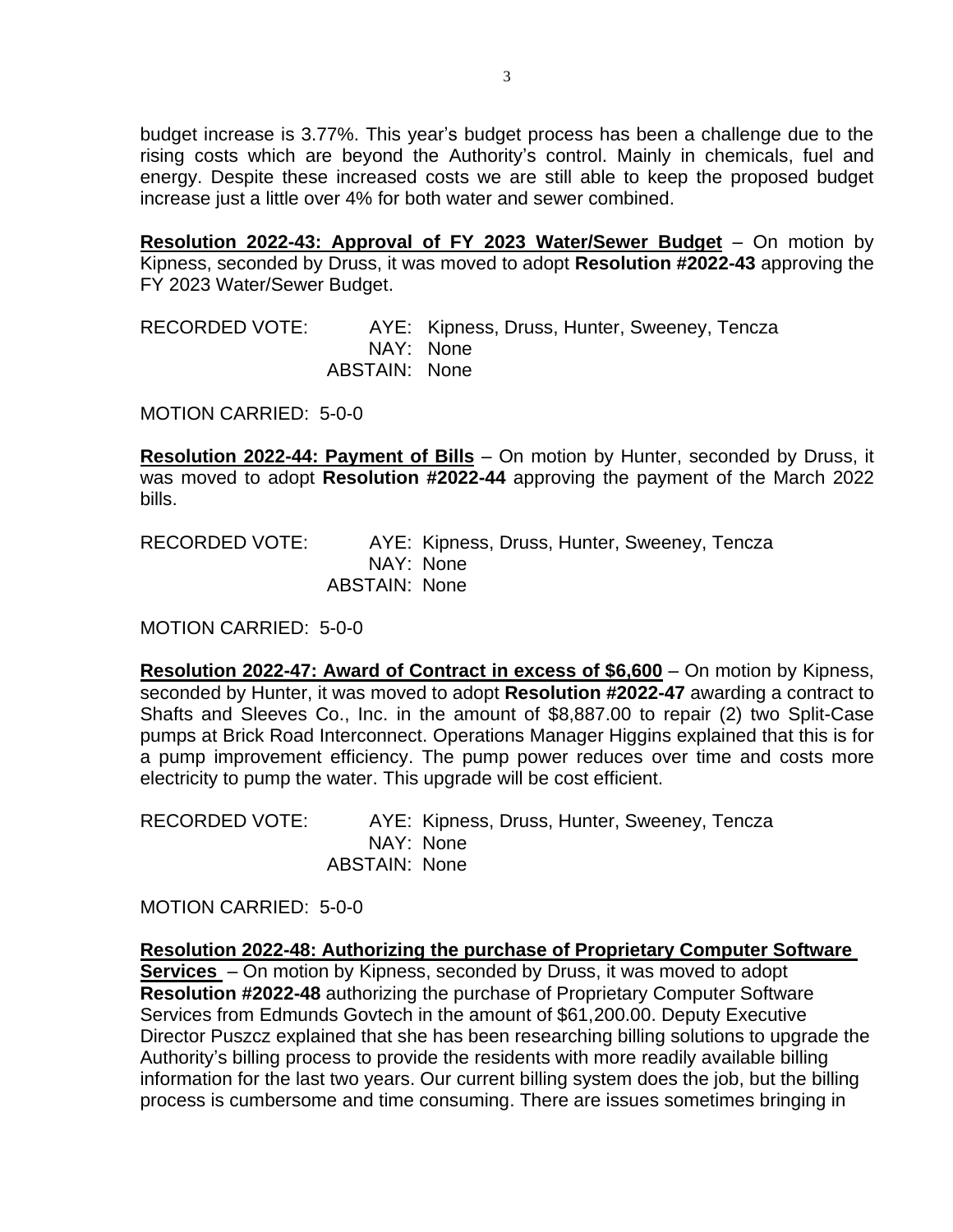the reads from the Neptune Meter reading system. We need a system that is user friendly and works well with our meter reading system. Deputy Executive Director Puszcz believes that Edmunds Govtech will be a good fit for the Authority.

RECORDED VOTE: AYE: Kipness, Druss, Hunter, Sweeney, Tencza NAY: None ABSTAIN: None

MOTION CARRIED: 5-0-0

**Resolution 2022-49: Adopting a Resolution for Responsible Contractor and Sub-Contractor Policy for Appropriate Public Works Construction Projects** – On motion by Hunter, seconded by Kipness, it was moved to adopt **Resolution #2022-49** adopting a Resolution for Responsible Contractor and Sub-Contractor Policy for Appropriate Public Works Construction Projects. Executive Director Booth explained that the Authority is memorializing this into the Authority's rules and regulations. It requires contracts over the threshold of \$150,000.00 to be educated, certified and be an experienced contractor.

| <b>RECORDED VOTE:</b> |               | AYE: Kipness, Druss, Hunter, Sweeney, Tencza |
|-----------------------|---------------|----------------------------------------------|
|                       |               | NAY: None                                    |
|                       | ABSTAIN: None |                                              |

MOTION CARRIED: 5-0-0

**Resolution 2022-51: Award of Contract in excess of \$6,600** – On motion by Kipness, seconded by Druss, it was moved to adopt **Resolution #2022-51** awarding a contract to Mission Communications, LLC in the amount of \$16,441.20 for the annual renewal of the communication system monitoring at 28 selected sites. Operations Manager Higgins explained that this is an annual renewal of the Authority's alarm systems for monitoring all of our pump stations, Virtua hospital pressure, the pond at Indian Springs golf course and the RTU that controls the pond.

| RECORDED VOTE: |               | AYE: Kipness, Druss, Hunter, Sweeney, Tencza |
|----------------|---------------|----------------------------------------------|
|                |               | NAY: None                                    |
|                | ABSTAIN: None |                                              |

MOTION CARRIED: 5-0-0

**Resolution 2022-52: Award of Contract in excess of \$6,600** – On motion by Kipness, seconded by Druss, it was moved to adopt **Resolution #2022-52** awarding a contract to Golden Equipment Company in the amount of \$10,818.00 for the replacement of Jetter and Hydro Excavation nozzles. Operations Manager Higgins explained that this equipment is for the Gap Vax trucks. This equipment will help with underground utilities as they are special heads, which cut through dirt and rock material. This is in the budget.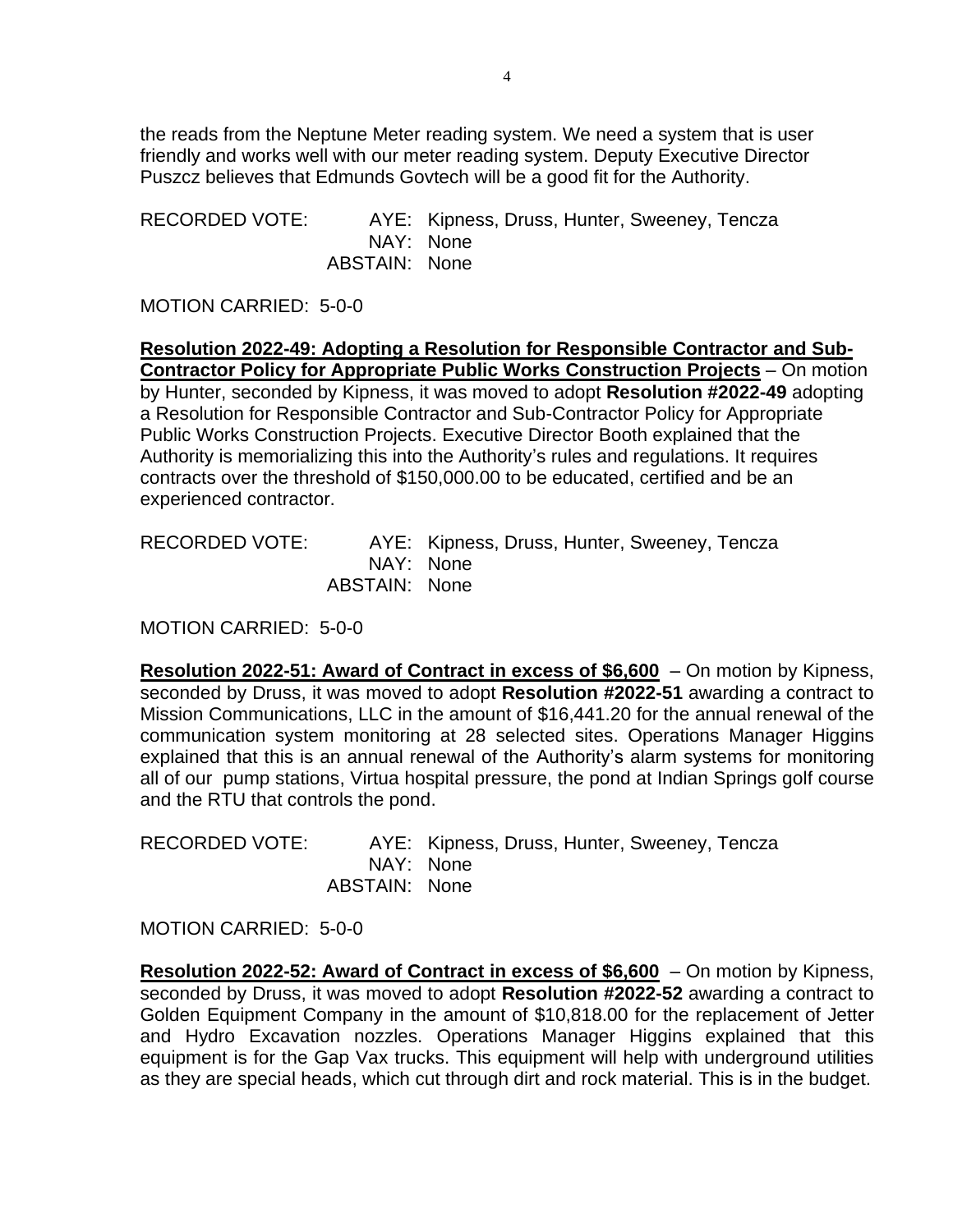RECORDED VOTE: AYE: Kipness, Druss, Hunter, Sweeney, Tencza NAY: None ABSTAIN: None

MOTION CARRIED: 5-0-0

#### **EXECUTIVE DIRECTOR'S REPORT**

Executive Director Booth informed the Board that there have been a total of ten water main breaks, seven discolored water and six odor complaints for the year thus far. There were two breaks since our last meeting. The first break was a sixteen inch water main break on Elmwood Road and the second was under the Riding Run lift station. That break had to be repaired by an outside third party vendor due to the severity of the scope and for the safety of the excavation. There were five discolored water complaints which were caused by the fire hydrant flushing and no further action was required. There were a few odor complaints also due to the hydrant flushing. We went out and tested the water, but there were no findings.

Executive Director Booth advised the Board that the annual Spring fire hydrant flushing is complete. We have sixteen hydrants out of service and our crews are currently repairing them.

Executive Director Booth informed the Board that there are potentially two violations coming our way by the NJDEP. These violations occurred in the summer of 2020 and 2021 both at our Woodstream facility. Ironically, the same time of year, we found our e. coli limits were off. It does seem that the State will fine us. It is unclear on the cost of the violations, but he will keep the Board updated. The Authority needs to comply with an additional violation with our bioassay at the Elmwood Plant. Both incidents have been reviewed by our staff and they are unable to locate the problem. We will continue to work on resolving the issue.

Executive Director Booth advised the Board that he has looked further into the American Water grant and found that the Authority needs to apply for the grant with two additional entities to be eligible for participation. We can bring the ideas to Commissioner Kipness, and he can advise the other entities.

Executive Director Booth discussed our bulk water contracts with both New Jersey American Water and Mt. Laurel/Willingboro MUA's with the Board. He advised that our agreement with Mt. Laurel/Willingboro MUA's increase annually by the contractual maximum of 6%. Now New Jersey American Water is currently lobbying the BPU for a 11.5% increase to take effect in December of this year. A coalition has been formed to challenge the proposed New Jersey American Water rate increase and Executive Director Booth requested authorization from the Board to participate.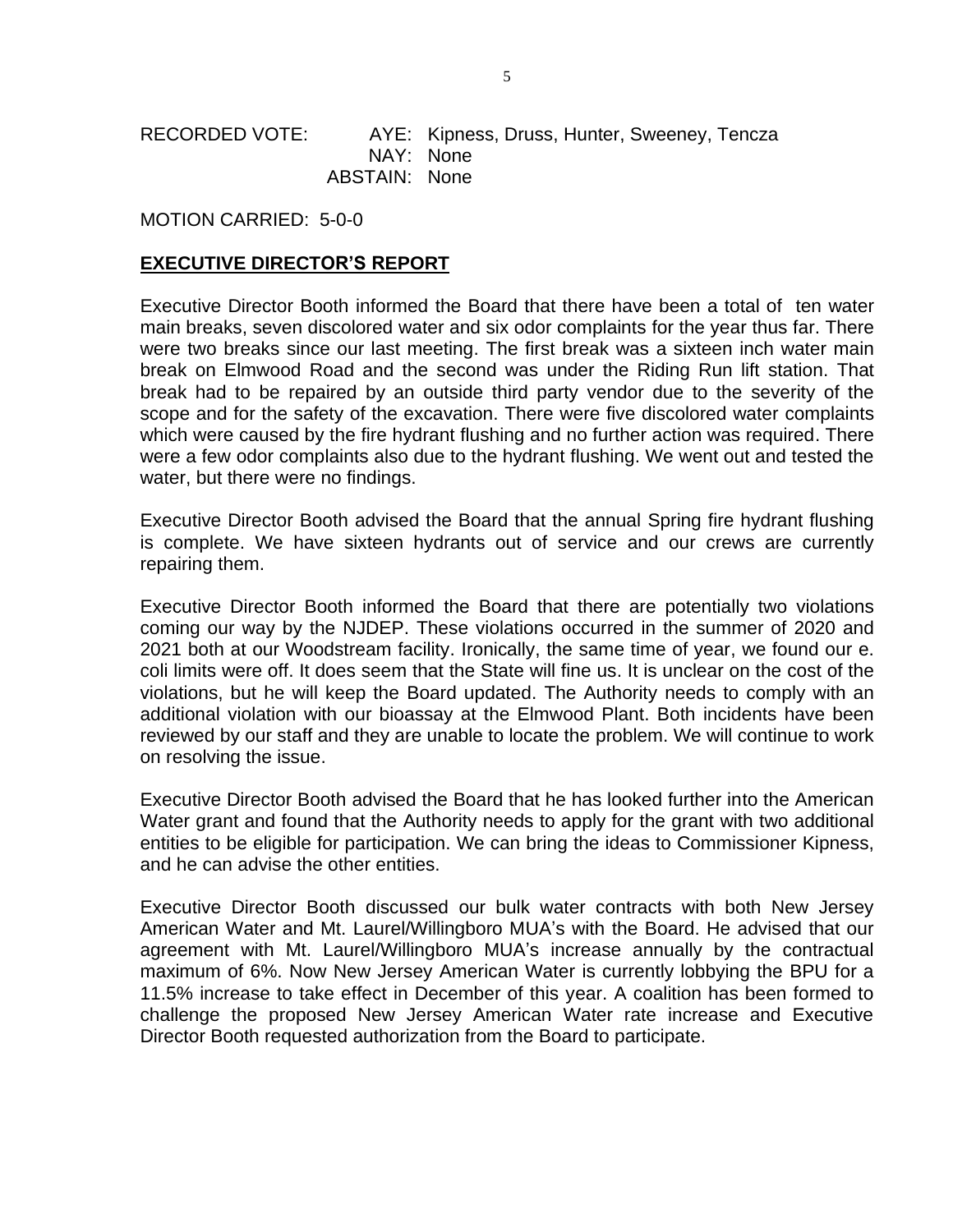There was a motion to participate in the coalition to challenge New Jersey American Water's proposed rate increase.

RECORDED VOTE: AYE: Kipness, Druss, Hunter, Sweeney, Tencza NAY: None ABSTAIN: None

MOTION CARRIED: 5-0-0

Executive Director Booth gave an update on the New Jersey Utility Authorities Joint Insurance Fund (JIF). Since 2013, JIF has provided members with cyber insurance coverage through the Municipal Excess Liability (MEL) fund. As risks continue to escalate, JIF has developed a three tier set of standards that affect the deductibles for each member on the event of a claim. Currently, less than 25 percent of the members (roughly 400 members) have completed all three tiers. The Authority is proud to say that we are one of those members who have participated and completed all three tiers, making us eligible for the deductible reimbursement of \$25,000.00 if there was a cyber security event. JIF is also contracted with a firm named, D 2 Cyber Security Data Consulting Services who works with each member to evaluate protocols and assist with suggested upgrades to stay in compliance. Executive Director Booth credits Assistant Executive Director Locantore, Asset Manager Vandenberg and our IT provider, All Covered, for reaching these goals.

Executive Director Booth advised the Board the New Jersey Water Environmental Association's annual conference and exposition will be May  $9<sup>th</sup>$  through the 13<sup>th</sup> at Harrah's Resort in Atlantic City. Topics include GIS and Asset Management, Laboratory workshops, Innovative Technology, Issues of Emergency Concerns and numerous additional workshops. If anyone wishes to attend, please review the brochure and contact Chris Krimmel by Thursday, April 15, 2022.

### **ENGINEER'S REPORT**

#### **Review of Engineer's Status Report**

**Update: South Side Water Storage Tank** – Nothing new to report.

**Update: Route 70 Water Main** – We have received the NJDOT occupancy permit. We will proceed with bidding once funding is placed.

### **Update: Route 70 Sewer Main** –

**Resolution 2022-46: Award of Contract in excess of \$44,000** – On motion by Hunter, seconded by Kipness, it was moved to adopt **Resolution 2022-46** awarding a contract to Insituform Technologies in the amount of \$359,140.00 for Route 70 Sewer Main & North Cropwell Sewer Siphon.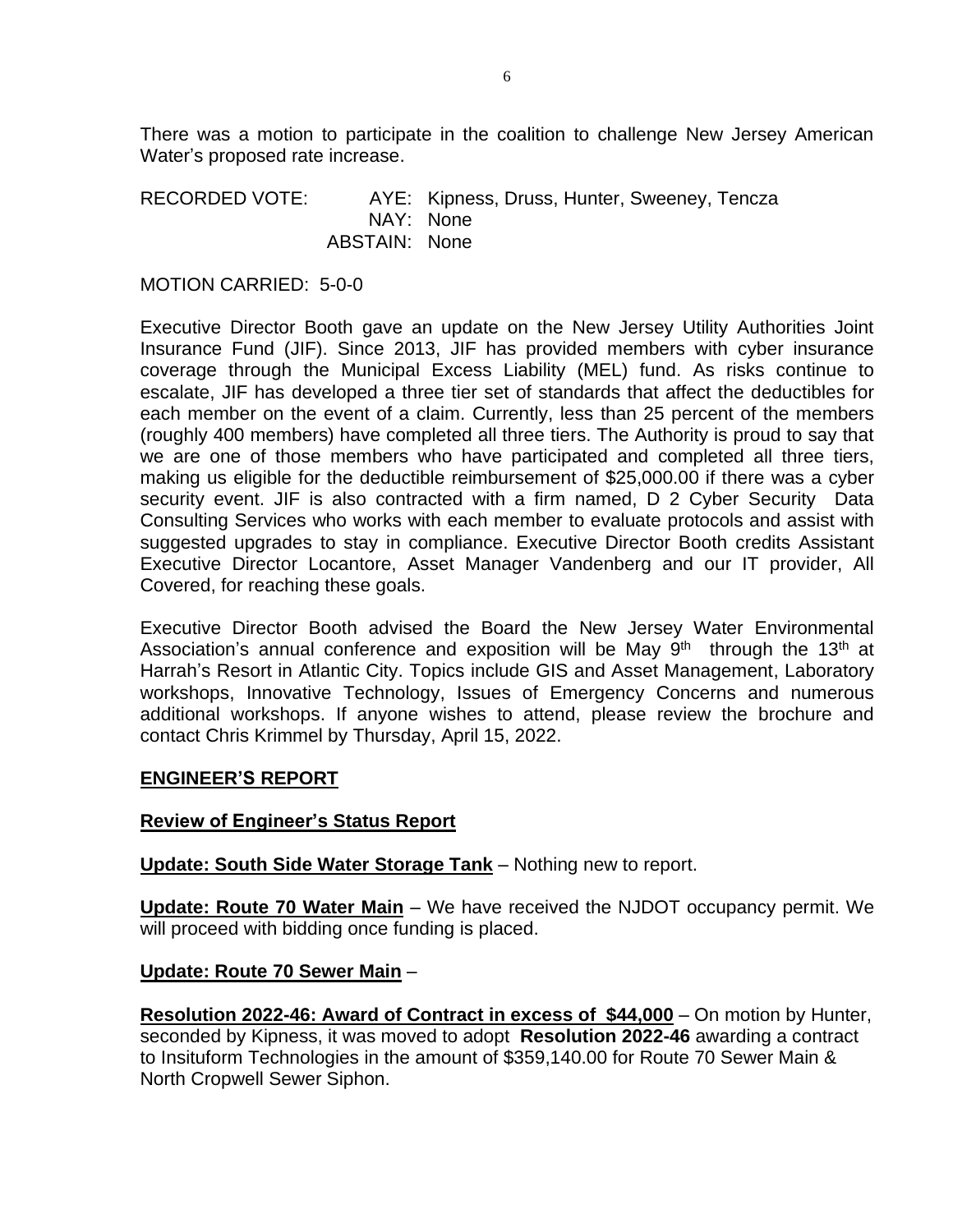RECORDED VOTE: AYE: Kipness, Druss, Hunter, Sweeney, Tencza NAY: None ABSTAIN: None

MOTION CARRIED: 5-0-0

**Update: Elmwood WWTP Resiliency Improvements** – This project is substantially complete, but they are still waiting for the last component.

#### **Update: Heritage Village (Phase 2) Water Main Replacement** –

**Resolution 2022-50: Authorizing advertisement-** On motion by Kipness, seconded by Druss, it was moved to adopt **Resolution #2022-50** authorizing advertisement for bids for Heritage Village (Phase2) which includes Plymouth Drive, Jefferson Avenue, Bettlewood Road, Douglas Terrace, Buckingham Road, Sussex Road, Bancroft Road, Marlborough Avenue (from Knox to Caldwell) and Radnor Boulevard (from Route 70 to Caldwell).

| RECORDED VOTE: |               | AYE: Kipness, Druss, Hunter, Sweeney, Tencza |
|----------------|---------------|----------------------------------------------|
|                |               | NAY: None                                    |
|                | ABSTAIN: None |                                              |

MOTION CARRIED: 5-0-0

**Update: Elmwood Storage Building** – This project has been placed on hold due to availability of funds.

**Update: Well No. 7 Building** – Eagle Construction is continuing construction of the new well building. The well should be up and running within in the next few months.

#### **Update: Kings Grant Effluent Force Main Replacement** –

**Resolution 2022-40: Award of Contract in excess of \$44,000 – On motion by Druss,** seconded by Kipness, it was moved to adopt **Resolution 2022-40** awarding a contract to Coastline Construction Company in the amount of \$263,280.00 for Kings Grant Effluent Force Main Replacement.

RECORDED VOTE: AYE: Kipness, Druss, Hunter, Sweeney, Tencza NAY: None ABSTAIN: None

MOTION CARRIED: 5-0-0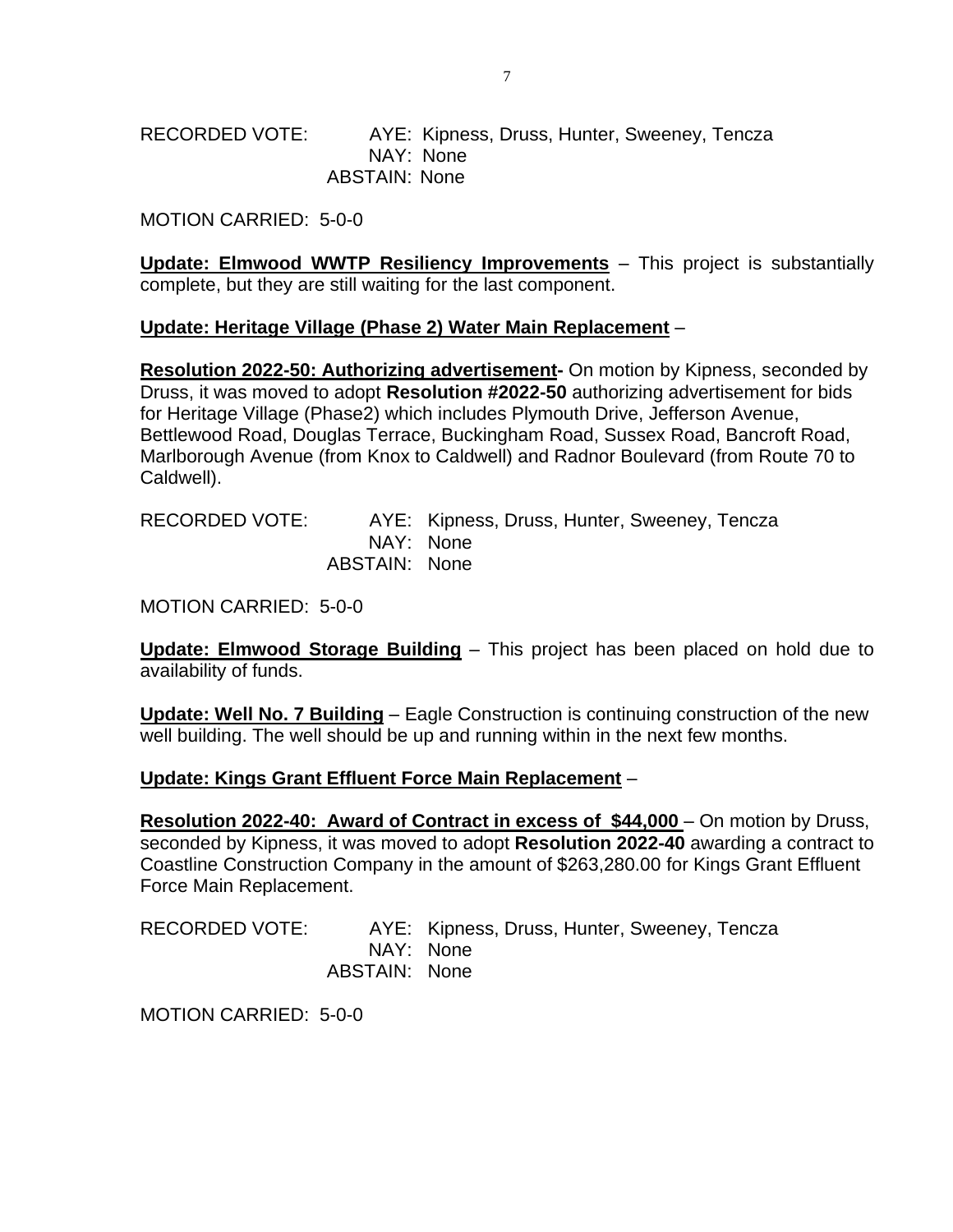### **Update: Well No. 6 Re-drill** –

**Resolution 2022-45: Authorizing advertisement** – On motion by Hunter, seconded by Druss, it was moved to adopt **Resolution #2022-45** authorizing advertisement for bids for Well No. 6 Re-drill.

RECORDED VOTE: AYE: Kipness, Druss, Hunter, Sweeney, Tencza NAY: None ABSTAIN: None

MOTION CARRIED: 5-0-0

# **Update: Heritage Village (Phase 3) Water Main Replacement** –

**Motion to Approve a Proposal** – On motion by Kipness, seconded by Druss it was moved to approve a proposal from Richard A. Alaimo Associates in the amount of \$550,000.00 for design, bidding and construction services for Heritage Village (Phase 3) Water Main Replacement.

RECORDED VOTE: AYE: Kipness, Druss, Hunter, Sweeney, Tencza NAY: None ABSTAIN: None

MOTION CARRIED: 5-0-0

# **Update: Elmwood UV Disinfection** –

**Motion to Approve a Proposal** – On motion by Druss, seconded by Kipness it was moved to approve a proposal from Richard A. Alaimo Associates in the amount of \$140,000 to prepare structural and mechanical design; electrical design; specification preparation; permitting; bidding; construction observation and construction administration for Elmwood UV Disinfection.

RECORDED VOTE: AYE: Kipness, Druss, Hunter, Sweeney, Tencza NAY: None ABSTAIN: None

MOTION CARRIED: 5-0-0

**Resolution 2022-53: Releasing Performance Bonds** – On motion by Kipness, seconded by Druss, it was moved to approve **Resolution #2022-53** releasing Performance Bonds for Chase Bank – 701 West Route 70

RECORDED VOTE: AYE: Kipness, Druss, Hunter, Sweeney, Tencza NAY: None ABSTAIN: None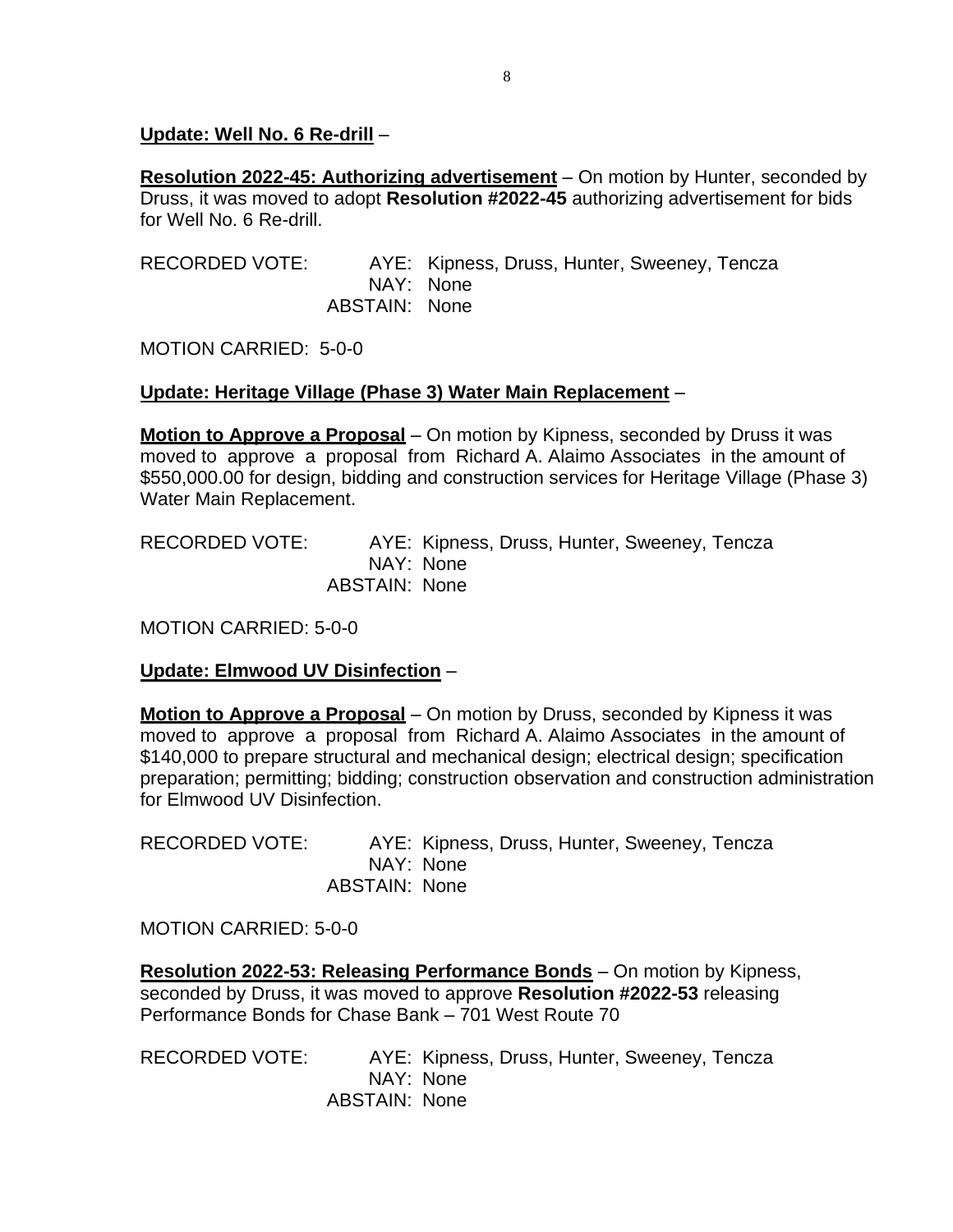MOTION CARRIED: 5-0-0

# **GENERAL COUNSEL'S REPORT**

General Counsel Grant advised there is nothing new to report.

#### **PUBLIC COMMENT**

None

### **BOARD COMMENTS**

Commissioner Sweeney expressed appreciation to Deputy Executive Director Puszcz on her excellent budget presentation. He also expressed appreciation on the language for the resolution on Responsible Contractor and Sub-Contractor Policy for Appropriate Public Works Construction Projects. He believes that it will benefit the Authority. He would like for this to be included in all future RFP's.

Commissioner Kipness expressed appreciation to Deputy Executive Director on her nice budget presentation and appreciated her time explaining it to him and Commissioner Schmidt during their Finance Committee meeting. Commissioner Kipness spoke with Ila Vassallo of the Environmental Commission and she would like to schedule the Spring clean up of the rain garden at the Elmwood Plant. He also likes the new contract language in the Responsible Contractor and Sub-Contractor Policy for Appropriate Public Works Construction Projects. He wished everyone a happy holiday and good health.

Commissioner Druss agreed with what Commissioner Kipness said and likes how the Township keeps progressing. He believes the new water bill automation will be great for the residents to have a better understanding of their bill. Commissioner Druss expressed appreciation to Deputy Executive Director Puszcz on her great job on the FY 21 Audit.

Commissioner Hunter acknowledged the finances, particularly the fact that there have been no findings in over 10 years which is very impressive. She expressed appreciation to Executive Director Booth, Asset Manager Vandenberg and Regulatory Compliance Manager Kropa on the tour of the Elmwood Plant facility.

Commissioner Tencza expressed appreciation to Deputy Executive Director Puszcz on the Audit. She did a great job. He expressed appreciation to Commissioner Kipness, Commissioner Schmidt and Deputy Executive Director Puszcz for preparing the 2023 Budget. Commissioner Tencza expressed appreciation to the Commissioners, the entire Authority staff and Professionals for the great job that they do. He wished everyone a wonderful holiday.